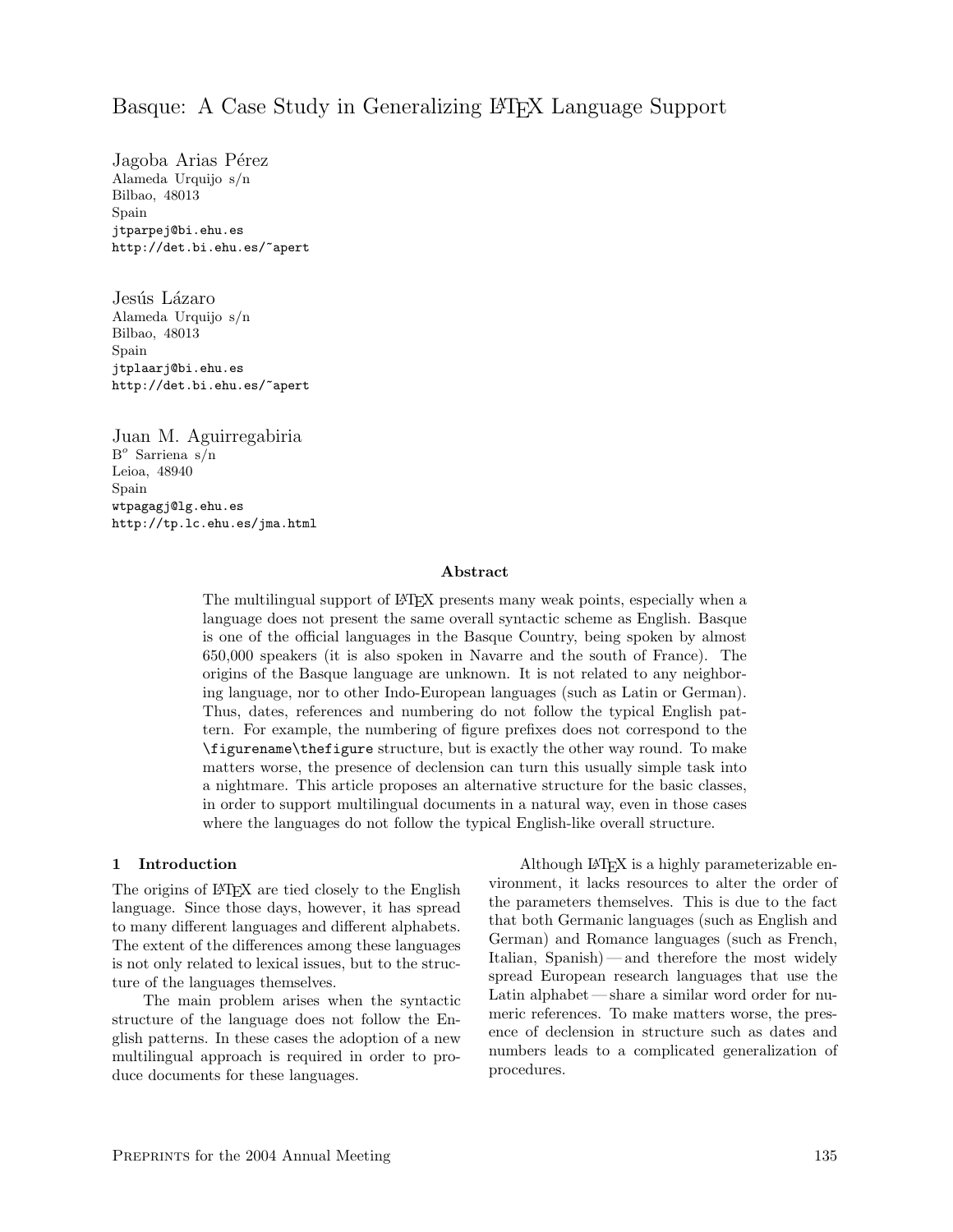This paper describes an alternative structure for the basic classes, in order to support multilingual documents in a natural way, even in those cases where the languages do not follow the typical English-like overall structure. Specifically, the paper focuses on Basque, one of the official languages in the Basque Country, being spoken by over half a million speakers (it is also spoken in Navarre and the south of France).

The rest of the paper is organized as follows: section 2 describes the specific details of the Basque language, in section 3 a brief description of prior work is presented, section 4 describes the different approaches that can be followed to solve the problem, section 5 shows the advantages and drawbacks of the different solutions and finally, in section 6 some brief conclusions are presented.

### 2 Specific details of the Basque language

The origins of the Basque language are unknown. It is not related to any neighboring language, nor to other Indo-European languages (such as Latin or German). This is one of the reasons why word order and numbering schemes are different from those in English.

Dates and numbers. Basque uses declension instead of prepositions as many other languages. The main difference from other languages that use declension, such as German, is that in Basque numbers are also fully declined, even in common structures such as dates. These declensions depend not only on the case, number and gender, but on the last sound of the word. Another peculiarity of Basque is the use of a base 20 numerical system instead of the traditional decimal one.

This forces us to take into account not just the last figure of the number but the last two figures, in order to determine the correct declension for the number [3]. In the following example, two dates are represented using ISO 8601 and its translation into Basque.

2004-01-11 : 2004ko urtarrilaren 11n 2005-01-21 : 2005eko urtarrilaren 21ean

Note that although both days end in the same figure, the declension is slightly different. The same happens to the year. The extra phonemes have been added to avoid words that are difficult to pronounce. This makes automatic date generation difficult, because it must take into account all the possible cases (as base 20 is used, there may be as many as 20 different possibilities). The different number endings are shown in table 2. Note that there are only twenty

| Table 1: Endings |                                                          |             |  |  |  |
|------------------|----------------------------------------------------------|-------------|--|--|--|
| Number           | $\overline{\text{Ending}}\text{ (day)}$<br>Ending (year) |             |  |  |  |
| $00\,$           | ko                                                       |             |  |  |  |
| $_{01}$          | eko                                                      | ean         |  |  |  |
| 02               | ko                                                       | an          |  |  |  |
| 03               | ko                                                       | an          |  |  |  |
| 04               | ko                                                       | an          |  |  |  |
| 05               | eko                                                      | ean         |  |  |  |
| 06               | ko                                                       | an          |  |  |  |
| 07               | ko                                                       | an          |  |  |  |
| 08               | ko                                                       | an          |  |  |  |
| 09               | ko                                                       | an          |  |  |  |
| 10               | eko                                                      | ean         |  |  |  |
| 11               | ko                                                       | $\mathbf n$ |  |  |  |
| 12               | ko                                                       | an          |  |  |  |
| 13               | ko                                                       | an          |  |  |  |
| 14               | ko                                                       | an          |  |  |  |
| 15               | eko                                                      | ean         |  |  |  |
| 16               | ko                                                       | an          |  |  |  |
| 17               | ko                                                       | an          |  |  |  |
| 18               | ko                                                       | an          |  |  |  |
| 19               | ko                                                       | an          |  |  |  |
| 20               | ko                                                       | an          |  |  |  |

possible terminations, and two declension classes are necessary.

Word order When numbering a certain chapter, section, etc., in English-like languages the order is always the following: first, the item class (e.g. "figure") is named and, afterwards, the number is written. For example, we have "Figure 1.1" or "Table 2.3". However, this is not the case in Basque. In this language, we must reverse this order: "1.1 Irudia" or "2.3 Taula". The same applies for chapters, sections and other kind of text partitioning structures.

## 3 Related Work

Multilingual support for LATEX is traditionally performed using the Babel package [2]. In this package, the overall structure of documents, such as books, articles, etc., is fitted to different languages by using different variables for the different strings in each language.

For example, we can take the way figure captions are numbered in these types of documents: a variable called \figurename contains the string corresponding to the word "figure" in the first part of the caption, while another variable, \thefigure contains the number assigned to that caption. When a new figure is inserted in the document, the string preceding the caption is always formed by using a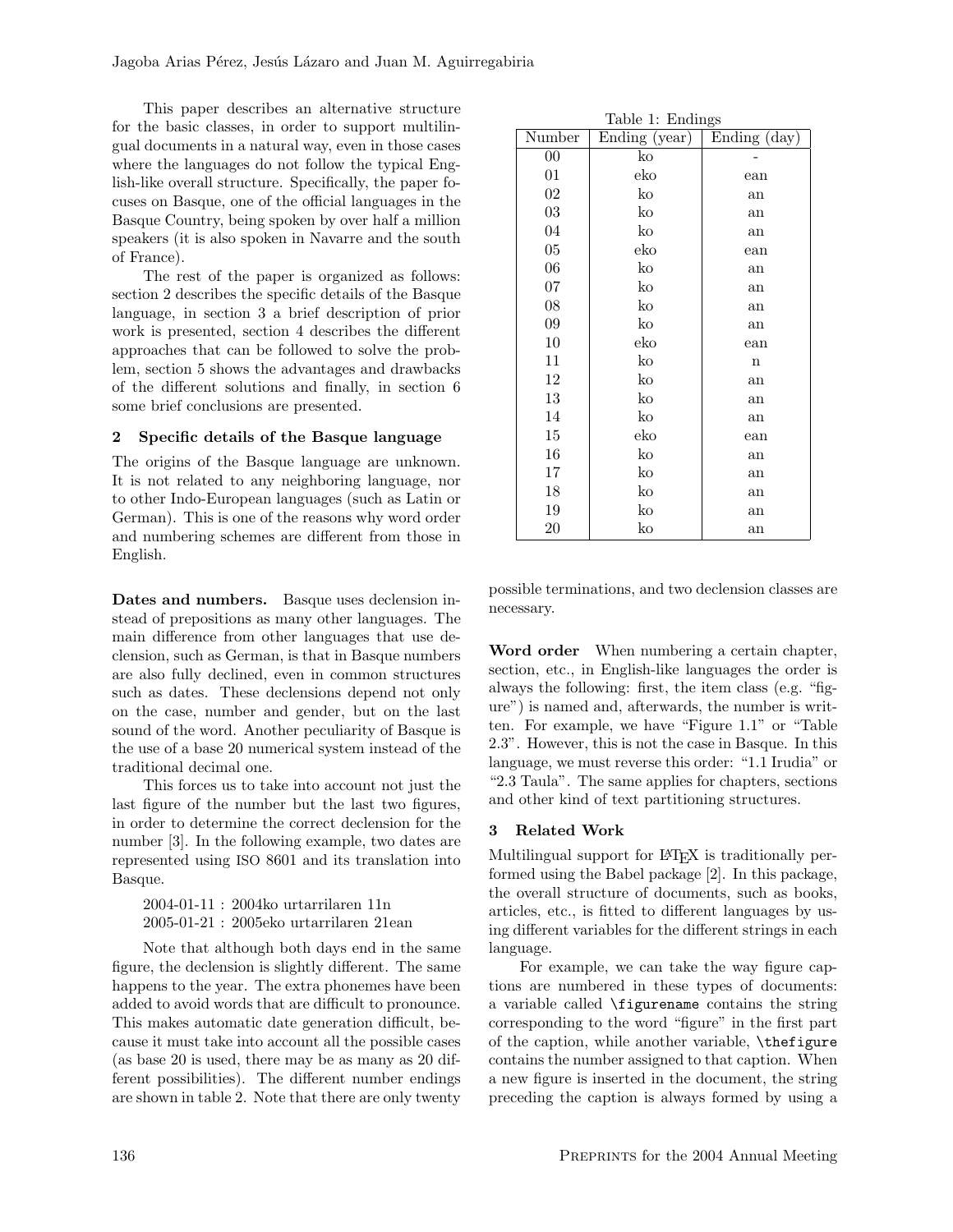concatenation of both variables. However, this process is not performed by Babel, which would allow a general description of the language, but in the different files that describe the document format: book.cls, article.cls, etc. Thus, some of the work that should be performed by the module in charge of the multilingual support is made by the formatting part of the typesetting software.

The file basque.1df [1] currently provides support for Basque in Babel. In this file, the most commonly used words have been translated. However, this does not solve the problem of the different order of strings. In [1], a possible solution is proposed using a new package for the document definition: instead of using the multilingual capabilities of Babel to solve the problem, a new document formatting file is defined, where the specific corrections for the language are performed. The limitation for multilingual document generation is obvious in this scheme: the format must be redefined whenever the language of the document is changed. Besides, a new definition for every single class of document must be performed for this particular language — as we are not philologists, we do not know if the same happens in other languages.

### 4 Approaches to the Solution

The solution to the problem described in this paper must deal with the following issues:

- It must respect all the translations of the different strings generated automatically.
- It must respect not only the translation, but the order of words as well.
- The last problem to solve is the use of the \selectlanguage directive, which would allow us to change the hyphenation patterns and the automatic text generation structures dynamically in the same document. This directive is particularly useful for documents which contain the same text in different languages (e.g. user's guides, where the manual has been translated).

The main possible avenues to the solution are the following:

- Use of specific classes for the language: This solution implies the redefinition of every document format, in order to embed the corresponding word order alteration for automatic string generation. The main drawback of this alternative is the need for rewriting and adapting all the existing document formats.
- Use of a specific package for the language: A second possibility could include the definition of a new package for those languages that

require a word order alteration. This package should redefine the \fnum@figure and the \fnun@table variables (among others, which define the chapter or section name) in order to adapt them to the needs of the languages used. A macro should be used to switch between the two nodes.

- Inclusion of order parameters in the document class definition files: This option requires that a new input parameter is defined in the document class to define the order of the words. Basically, it is the same solution as the first one, but merging all the different files for a document class into a single (larger and more complex) file.
- Redefinition of existing multilingual support files: This solution implies the addition of several lines to every language support file, where the definition of the automatic strings such as the figure captions or the table captions is performed. For example, for the case of table and figure captions, the definitions for the Basque language would be the following:

```
\def\fnum@figure{\thefigure~\figurename}
\def\fnum@table{\thetable~\tablename}
```
These definitions should go into the basque. ldf file, immediately after the definition of the terms for caption or table names. Thus, whenever a \selectlanguage directive is introduced in the document, the Babel package will read the definitions for the new language, which will include the definitions for every string.

#### 5 Comparison of Solutions

We use the following criteria to compare the different solutions:

- Extent of modification to existing files: This criterion measures how many existing files will be altered to fix the problem and how complicated this alteration is.
- Addition of new files: This criterion measures how many new files are to be added to the LATEX distribution for each solution.
- The \selectlanguage issue: This criterion measures how well the solution deals with possibly changing the language of the document dynamically.
- How easily new automatically-generated strings are included: In the future, translation of new strings may be required. Therefore, the proposed solution must provide an easy way to include these new strings.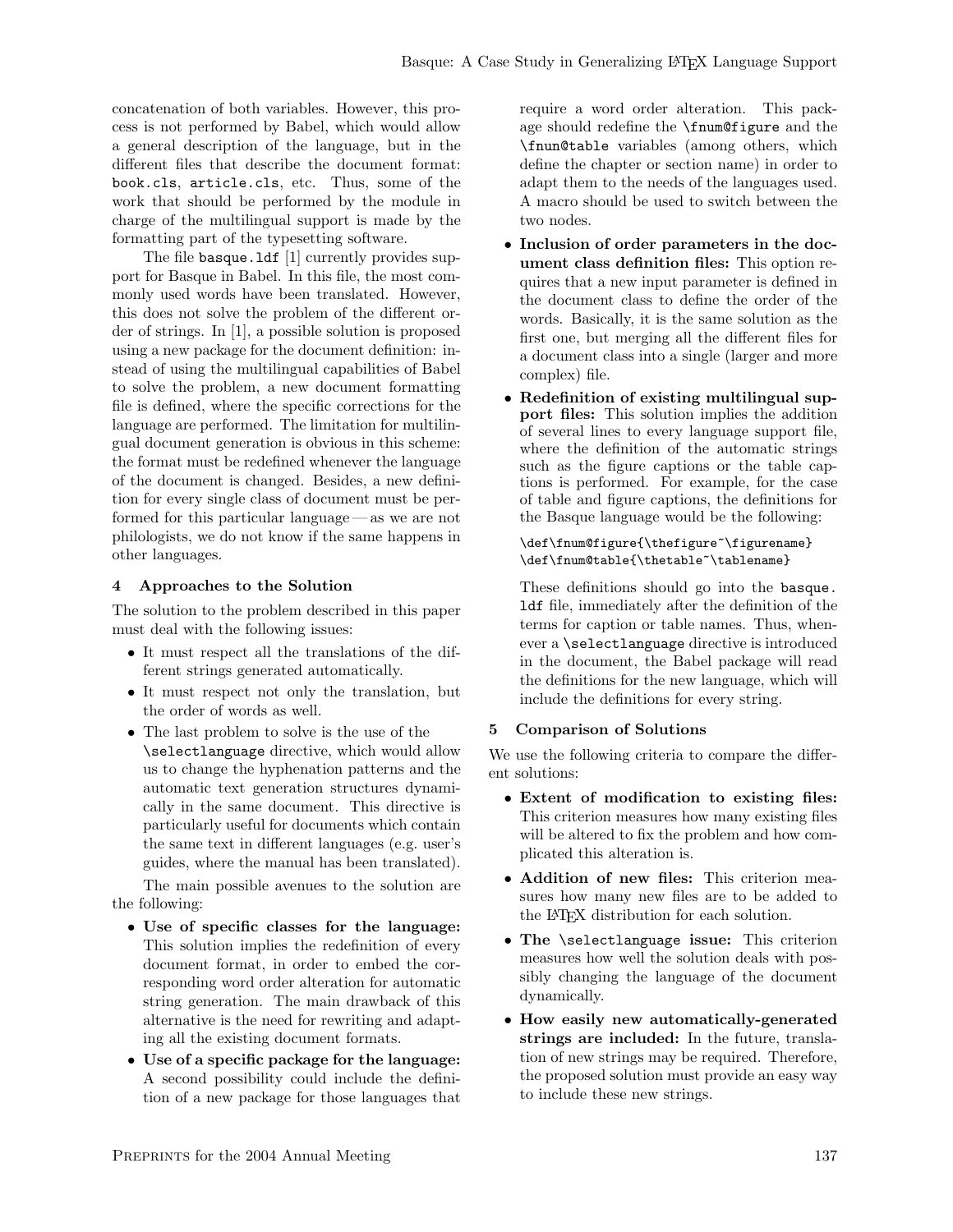Jagoba Arias Pérez, Jesús Lázaro and Juan M. Aguirregabiria

### 5.1 Extent of Modification

Here is how the solutions fare with respect to the first criterion:

- Use of specific classes for the language: This option does not require that any file be modified, because new definitions are described in new files.
- Use of specific package for the language: This approach requires no modifications of existing files, since all modifications are included in a new package.
- Inclusion of order parameters in the document class definition files: This alternative entails the redefinition of every document class. These should admit a language parameter to determine the correct word order.
- Redefinition of existing multilingual support files: This choice implies that every file containing the translation and definition of the automatically-generated strings provides order information for them, and therefore, all the files in Babel should be changed.

### 5.2 Addition of New Files

Here's how the solutions fare with respect to adding new files:

- Use of specific classes for the language: This option requires all document classes to be rewritten for every language that does not follow the English-like structure.
- Use of specific package for the language: This approach requires one new file for every language that has not been described successfully in the Babel approach.
- Inclusion of order parameters in the document class definition files: This alternative entails no new files, as it is based on the modification of the existing files.
- Redefinition of existing multilingual support files: This choice does not need new files, as it is based on the modification of the existing files.

#### 5.3 The \selectlanguage Issue

Depending on how generalization of the multilingual support is implemented, the different solutions may (or not) solve the \selectlanguage problem:

• Use of specific classes for the language: This option does not really use Babel and its macros. As part of the translation of automatic strings is performed by the file defining the format of the document class, support for the \selectlanguage directive should be implemented in each document class for every language (not only for those incorrectly supported by the Babel system, but for all of them).

- Use of specific package for the language: This approach requires one new file for every language. Hence, a macro would be required in each package to leave things as they were before the package was initiated.
- Inclusion of order parameters in the document class definition files: This alternative cannot solve the problem, because the order specification is only made at the beginning of the document. A macro could be added to alter its value dynamically throughout the document, but it would be an artificial patch that would not fit naturally in the Babel structure.
- Redefinition of existing multilingual support files: This choice does solve the problem, because when a new \selectlanguage command is issued, the definitions for the new language are reloaded. It requires no new macro definitions to suit the Babel scheme for multilingual documents.

#### 5.4 Inclusion of New Strings

Here's how the solutions fare with respect to the possibility of including further modifications for strings that could be necessary in the future:

- Use of specific classes for the language: As some of the linguistic characteristics of the document are included in the document class, this option does not provide a straightforward method for including changes for problems that may arise.
- Use of specific package for the language: The use of a package gives flexibility to the scheme, allowing the insertion of new macros to adapt to the peculiarities of the language. However, the range of possibilities is so wide that a very well-defined structure must be laid down in order to keep a modicum of coherence for creating a document in a different language.
- Inclusion of order parameters in the document class definition files: This scheme requires updating several files whenever a new string or scheme must be added.
- Redefinition of existing multilingual support files: As this choice uses a single file for every language, it makes updating the elements for Babel very easy.